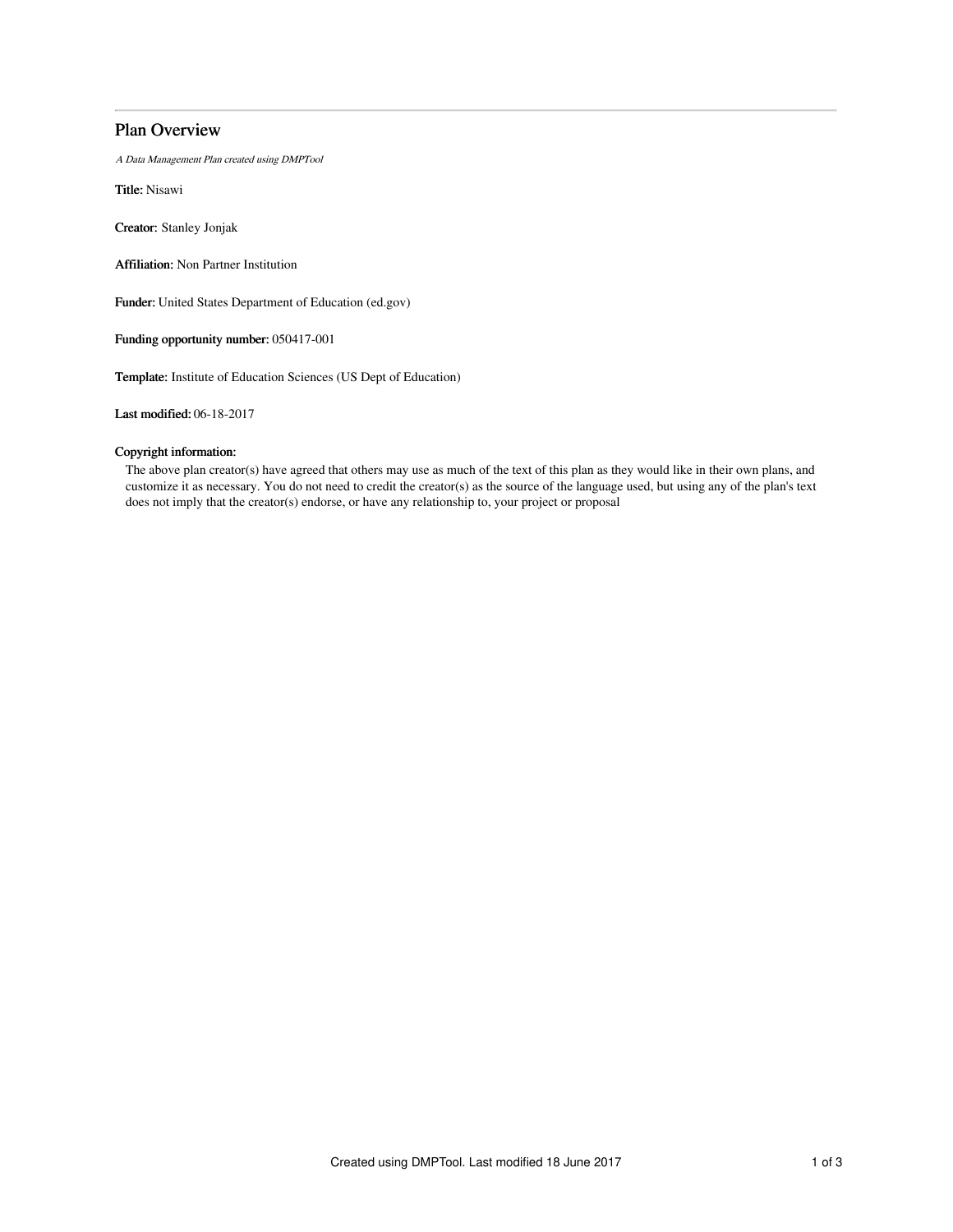# Roles and responsibilities

#### Roles and responsibilities of project or institutional staff in the management and retention of research data

Data management and decision-making responsibilities for the Misawi Project follow this chain of command: a) Waadookodaading Governing board to the School Director Brooke Ammann who exercises administrative oversight for all school operations (1.00 FTE), b) Misawi Project Director (0.15 FTE) with support of Project Assistant (0.15 FTE), c) Misawi Data Collection/Decision-Making DC/DM Director (0.15 FTE) with support of Assistant (0.15 FTE), DC/DM Team Leaders (0.60 FTE) who comprise the 4- 6 member DC/DM Team which meets monthly or within one week of data dump for any given assessment. Team leaders are Keller Paap, Lisa LaRonge, Gimiwan, and<br>Gaagigegiishigookwe. The Miswai Director and Assistant Director, DC session delivered by Dr. Jane Anderson, Project Consultant. The School Director bears primary responsibility for ensuring internal and external controls are in place to protect the confidentiality of the information, its appropriate use and dissemination. DC/DM Director bears primary responsibility for managing the DC/DM process for this project, and Team leaders for DC/DM process as it pertains to their content strand. Researchers have sole responsibility for collecting, managing, and sharing data in accord with Human Subjects protocols promulgated by their research institutions and tribal, state, and federal authorities.

# Type of data and format to be shared

#### The DSP (Data Sharing Plan) should describe the types of data to be produced in the course of the project and shared. It should then describe the expected formats of the final dataset

Data to be collected are indicated in the Assessment Plan for both students and training teachers (Appendices 1&2). All data, whether qualitative or quantitative, will be reported in formats generated by the testing or assessment service or individual conducting the assessment. All reports will use confidential identification numbers rather than names, except that reports to parents for their child will be identified by student name as authorized by policy or statute. The DC/DM Director and Assistant will collect and collate these data by content field and report them in both formats to the appropriate team leaders. Team leaders will analyze these data as they pertain to their content area. Each analysis will be shared with the DC/DM Team for synthesis and reporting to the Project Director and School Director. Formats for each of these team leader reports will be standardized by the DC/DM Director.

# Documentation to be provided

#### Documentation that provides all the information necessary for other researchers to use the data must be prepared

Overview. Student performance data are documented at several levels: 1) raw data, 2) collated data, 3) analyzed data, 4) synthesized data. Raw data and collated data are reported by the Data Collection/Decision-Making (DC/DM) Director to DC/DM Team Leaders and Members. Analyzed data are reported by each DC/DM Team Leader to DC/DM Director, Misawi Project Director and the Waadookodaading Governing Board. Synthesized data are reported by the DC/DM Director to the Misawi Project Director, School Director, and Governing Board. Critical data are included in all project reports to school authorities as formal quarterly reports. Federal reports are filed with the BIE and Department of Education incorporating GPRA and GEPA benchmarks.

#### Student Performance and Assessment Data.

1. Classroom Japanese Lesson Study Model assessments in Ojibwe and English aligned with Western & Ojibwe curriculum, developed through the grant; grades 4-8; Primary (Formal & Informal) and Supplementary (Formal & Informal) Input, Process, & Output data; Quantitative & Qualitative; Individual Student-, Class-, Grade level- and Schoolwide Reports generated by Waadookodaading Language Specialist and Consultant. Unit completion reports (2-4 weeks per unit).

2. Grade level Ojibwe oral fluency/literacy proficiency assessments developed through the grant aligned with ACTFL standards modified for Ojibwe immersion; grades 4-8; Primary (Formal & Informal) & Supplemental (Formal & Informal) Input, Process, & Output data; Quantitative & Qualitative; Individual Student-, Class-, Grade level- and Schoolwide Reports generated by Waadookodaading Language Specialist. School-year reports (pre-, mid-, and post-tests).

#### 3. State/BIE Mandated Tests:

a. Wisconsin Forward Exam: English Language Arts/Reading & Math grades 4-8; Science & Social Studies grades 4&8; Formal (Primary & Supplemental) Input, Process, & Output data; Quantitative; All are Individual Student-, Class-, Grade level- and Schoolwide Reports generated by Wisconsin Department of Public Instruction, including proficiency levels based on statewide norms. School yearend reports.

b. Dynamic Learning Maps Alternative Exams (for students with cognitive disabilities): English Language Arts/Reading & Math grades 4-8; Science & Social Studies grades 4&8; Formal (Primary & Supplemental) Input, Process, & Output data; Quantitative; All are Individual Student- and Schoolwide Reports generated by Wisconsin Department of Public Instruction. Performance indicators per IEP reported by SPED Director. School yearend reports, with intermittent assessments per IEP.

## 4. Schoolwide Student Performance Tests:

NWEA MAP: Math, Reading, Language Usage, & Science (composite & subtests) grades 4-8; Formal (Primary & Supplemental) Input, Process, & Output data; Quantitative; All are Individual Student-, Class-, Grade level- and Schoolwide Reports generated by NWEA MAP with Individual Student Performance Goals stipulating growth benchmark goals in terms of RIT scores. School-year reports (pre-, mid-, and post-test).

5. IEP Reports/Conference Reports: Grades 4-8: Formal (Primary & Supplemental) & Informal (Primary & Supplemental) Input, Process, & Output data; Quantitative & Qualitative; All are Individual Student reports generated by report cards and incident reports filed with the school and sent to parents; School-year quarterly reports for grades and comments, with incident reports filed whenever an incident occurs. Teacher & parent comments included.

6. Individual Student Attendance & Behavior Reports: Grades 4-8; Formal (Primary & Supplemental) & Informal (Primary & Supplemental) Input, Process, & Output data; Quantitative & Qualitative; All are Individual Student reports generated by report cards and incident reports filed with the school and sent to parents; School-year quarterly reports for grades and comments, with incident reports filed whenever an incident occurs. Teacher & parent comments included.

## Teacher Trainee Performance Assessments and Data.

1. Japanese Lesson Study Teacher/Team Performance Assessment Rubric (expressed in terms of improved student performance). Individual student and classroom performance data with Team Leader analysis & comments. Formal (Primary & Supplemental) & Informal (Primary & Supplemental) Input, Process, & Output data; Quantitative & Qualitative; All are Individual Trainee reports generated by team process and team leader/supervisor. School-year quarterly reports with incident reports filed whenever an incident occurs. Trainee written responses included.

2. Student Performance Data from trainee's classes. (See the above Student Performance data.)

3. Academic Ojibwe Fluency/ Proficiency Assessments administered by Ojibwe Language Specialist. Reported by ACTFL fluency and proficiency indicators. Formal (Primary & Supplemental) & Informal (Primary & Supplemental) Input, Process, & Output data; Quantitative & Qualitative; All are Individual Trainee reports generated by the Ojibwe Language Specialist. School-year quarterly reports. Trainee written responses included.

4. Professional Development Plan Portfolio. Assessed by PDP Team with portfolio scoring rubric based on Wisconsin Standards of Effective Practice. May include edTPA video with embedded evaluator comments as mixed media. Formal (Primary & Supplemental) & Informal (Primary & Supplemental) Input, Process, & Output data;<br>Quantitative & Qualitative; All are Individual Trainee reports gener